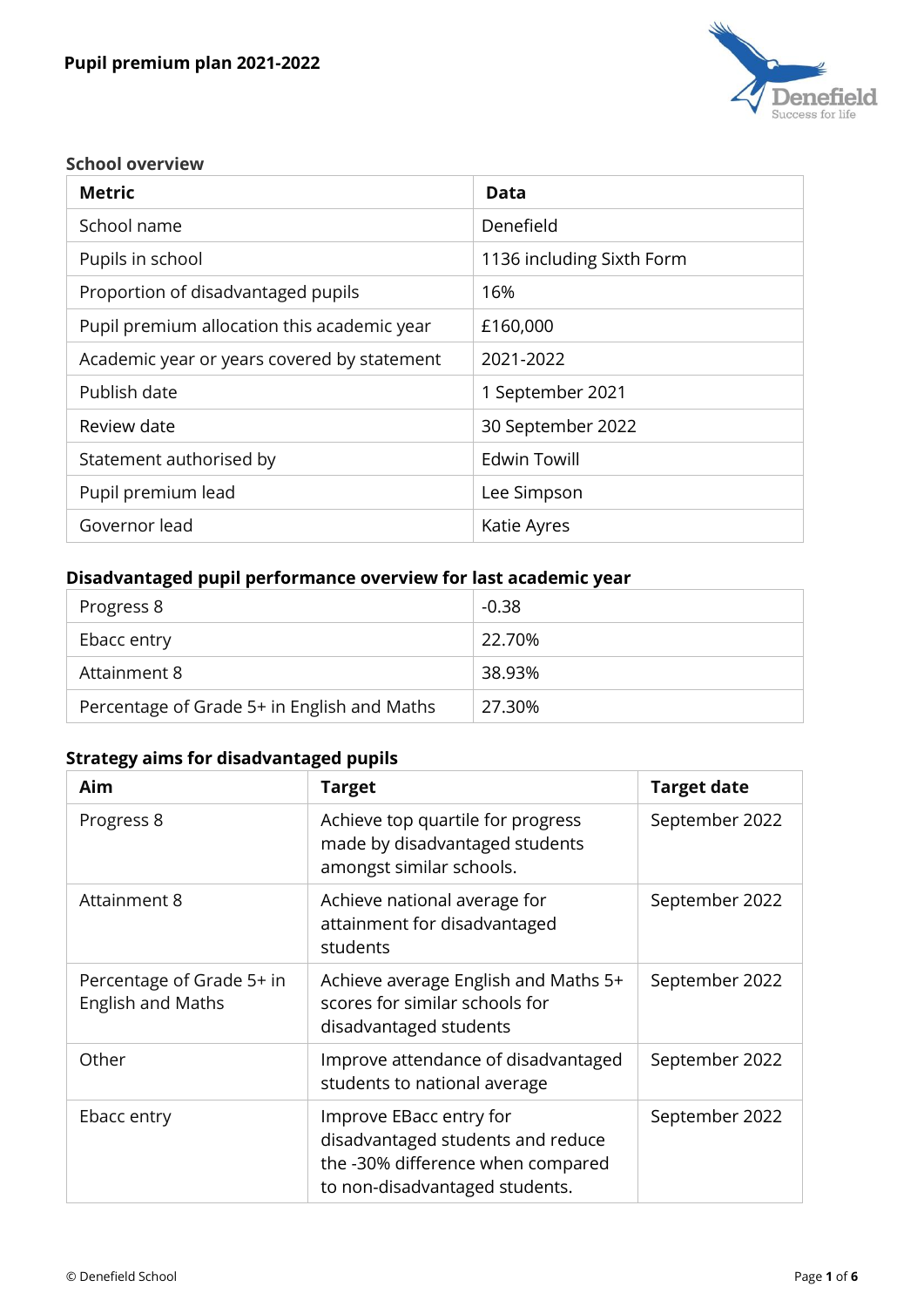

## **Teaching priorities for current academic year**

| <b>Measure</b>                                   | <b>Activity</b>                                                                                                                                                                                                                                  |
|--------------------------------------------------|--------------------------------------------------------------------------------------------------------------------------------------------------------------------------------------------------------------------------------------------------|
| Priority 1                                       | Ensure that high quality teaching and learning is the<br>routine day-to-day experience of our disadvantaged<br>students to support improving students' engagement:<br>knows students well, teach them well and have the highest<br>expectations. |
| Priority 2                                       | Improve middle leadership impact in order to raise the<br>attainment and progress of disadvantaged students:<br>DHOFs as a lead supporting FLs and SLs - include<br>whole school and Faculty warboards.                                          |
| Priority 3                                       | Improve tracking and monitoring of disadvantaged<br>students' performance at all levels with demonstrable<br>impact on outcomes.                                                                                                                 |
| Barriers to learning these<br>priorities address | Students' motivation to participate in learning on a<br>daily basis. Students' belief that they can be successful<br>if they receive high-quality guidance and apply<br>themselves to deliberate practice.                                       |
| Projected spending                               | £105,121                                                                                                                                                                                                                                         |

## **Targeted academic support for current academic year**

| <b>Measure</b> | <b>Activity</b>                                                                                                                                                                                                                                                                             |
|----------------|---------------------------------------------------------------------------------------------------------------------------------------------------------------------------------------------------------------------------------------------------------------------------------------------|
| Priority 1     | Literacy intervention for the bottom 20% of students at<br>KS3 using Literacy Assessment tool to assess progress<br>- delivered through Edison small group teaching. Focus<br>resources Year 7, Year 8 and Year 11 (see Persistent<br>Absence - PA)                                         |
| Priority 2     | Buy in Accelerated Reader (AR) as a targeted<br>intervention to support literacy development and<br>increase students' reading for pleasure - focus<br>resource on Year 7 to 9. This will support the whole<br>school reading strategy Year 7 to 9.                                         |
| Priority 3     | Use CORE Learning Champions to provide small group<br>tuition in English, Maths and Science and improve<br>students' outcomes.                                                                                                                                                              |
| Priority 4     | Introduce a Texting Parents' programme across KS4 to<br>support with extended learning completion and<br>parental/carer engagement ahead of assessments,<br>PPEs, GCSEs - supported by the EEF and Social Mobility<br>Commission as the highest impact strategy for parental<br>engagement. |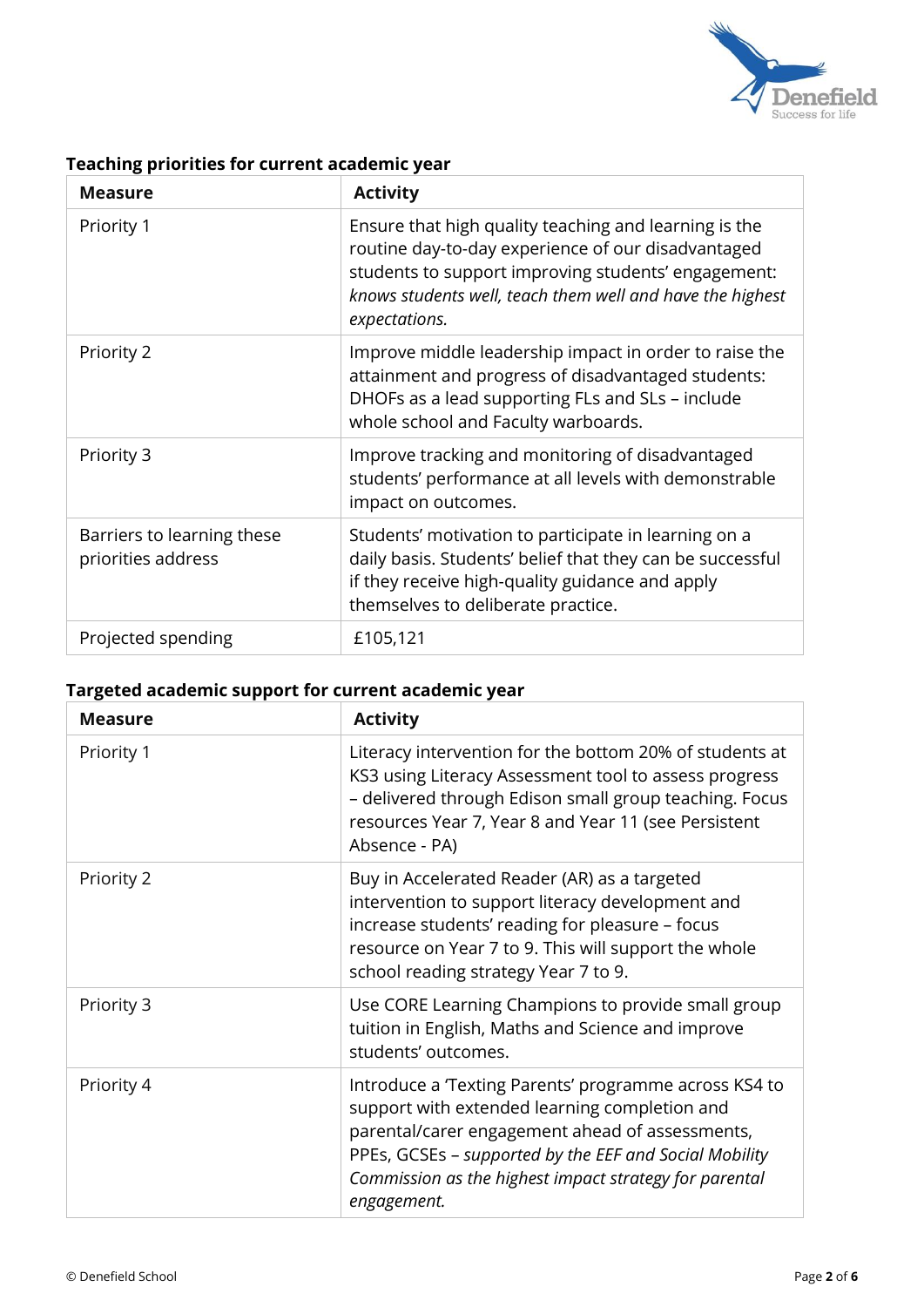

| Barriers to learning these<br>priorities address | Lower levels of parental support, or capacity for<br>parents/carers to influence this area of learning, which<br>contributes to lower reading ages and literacy levels. |
|--------------------------------------------------|-------------------------------------------------------------------------------------------------------------------------------------------------------------------------|
| Projected spending                               | £23,500                                                                                                                                                                 |

## **Wider strategies for current academic year**

| <b>Measure</b>                                   | <b>Activity</b>                                                                                                                                                                                                             |
|--------------------------------------------------|-----------------------------------------------------------------------------------------------------------------------------------------------------------------------------------------------------------------------------|
| Priority 1                                       | Improve the PA of disadvantaged students using<br>Attendance Officer, Student Managers and DHOFs.<br>Focus resources on Year 7, 8 and 11 (see PA analysis).                                                                 |
| Priority 2                                       | Develop impactful Alternative Provision that supports<br>students to improve their confidence, self-esteem, pro-<br>social behaviours and attitudes to school/learning in<br>order to support avoiding/reducing exclusions. |
| Priority 3                                       | Develop extra-curricular experiences that support<br>students to improve their confidence, self-esteem, pro-<br>social behaviours and attitudes to school and learning.                                                     |
|                                                  | Attendance, as this is a key indicator for poor students'<br>outcomes.                                                                                                                                                      |
| Barriers to learning these<br>priorities address | Attitude to learning as a view of school as a 'negative'<br>experience inhibits successful learning.                                                                                                                        |
|                                                  | Self-confidence, self-esteem and the belief that hard<br>work and deliberate practice are the determining<br>factors in success.                                                                                            |
| Projected spending                               | £32,100                                                                                                                                                                                                                     |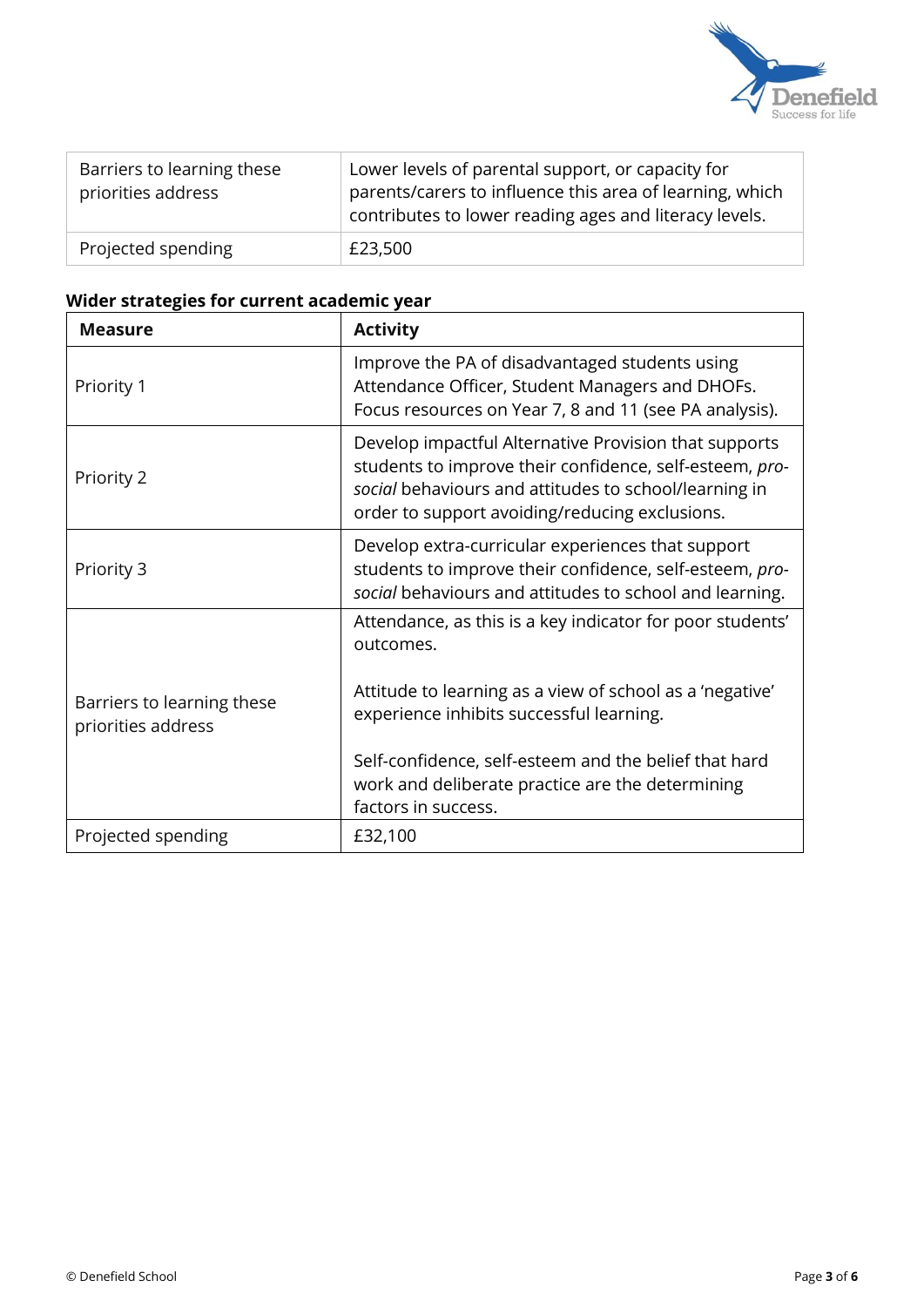

| <b>Area</b>                                                                                | <b>Challenge</b>                                                                                                       | <b>Mitigating action</b>                                                                                                                 |
|--------------------------------------------------------------------------------------------|------------------------------------------------------------------------------------------------------------------------|------------------------------------------------------------------------------------------------------------------------------------------|
| Teaching                                                                                   | Providing the quality<br>collaboration and reflection time<br>for teacher and leadership<br>development.               | INSET days, Faculty meeting time,<br>and collaboration time to be<br>planned for colleagues with cover<br>provided by leadership.        |
|                                                                                            | Ensuring the right amount of<br>time is given to Learning<br>Champions and Edison staff to<br>impact student progress. | HOL, SENCO identify regular<br>teaching times for small group<br>interventions.                                                          |
| are tightly planned and<br>accountability.<br>Targeted<br>support<br>tests and AR testing. | Ensuring that all interventions<br>measured with clear lines of                                                        | LSN/STT monitor and implement<br>AR with the support of the Edison<br>team, English team and Library<br>Resource team.                   |
|                                                                                            | Administration of reading age                                                                                          | LSN/SWR administer reading age<br>testing with the support of the<br>English team/STT/Library<br>Resource team/Edison team               |
|                                                                                            |                                                                                                                        | LSN/STT/HOL/SENCO to ensure<br>that all interventions are planned,<br>recorded, monitored and<br>evaluated at least once per-term<br>(6) |
|                                                                                            | Engaging the families where PA<br>is highest or at risk of becoming<br>high.                                           | Attendance Officer to work closely<br>with LA/EWO/AWS/house team to<br>minimise impact of limited<br>engagement.                         |
| Wider strategies                                                                           | Student and parental<br>engagement in AP programmes.                                                                   | AWS/Student<br>Managers/HOH/DHOH to work<br>with students, parents/carers and<br>families closely as outreach.                           |

## **Monitoring and implementation**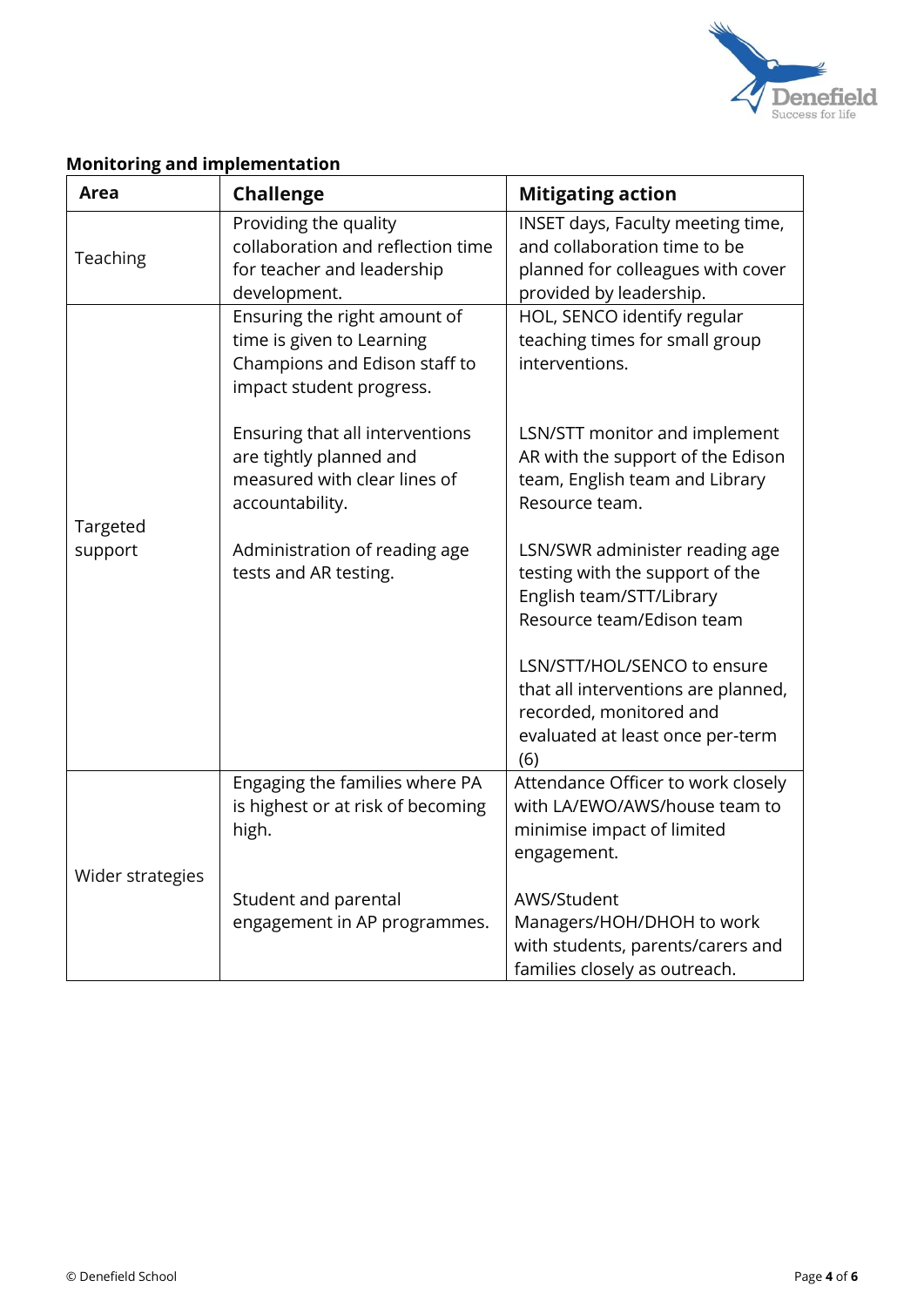

|  |  | <b>Review: last year's aims and outcomes</b> |
|--|--|----------------------------------------------|
|  |  |                                              |

| Aim                                                                                                                 | <b>Outcome</b>                                                                                                                                                                                                                                                                                       |
|---------------------------------------------------------------------------------------------------------------------|------------------------------------------------------------------------------------------------------------------------------------------------------------------------------------------------------------------------------------------------------------------------------------------------------|
| Progress 8 to show the gap between<br>disadvantaged students and their non-<br>disadvantaged peers nationally to be | 2021 Year 11 P8 shifted from -1.29 PPEs to -<br>0.38 TAGs with a rigorous process of<br>moderation in place (2020 -0.5, 2019 - 1.14).                                                                                                                                                                |
| decreasing.                                                                                                         | 75% of teaching staff typically considered<br>"good" or "outstanding", a shift of 5% over<br>the academic year. Five teachers from the<br>25% considered not typically "good" will not<br>return to school and recruitment has<br>improved upon the quality of these<br>colleagues.                  |
| % Grade 4 and 5 in English and Maths to<br>be in line with the national average<br>students nationally.             | The 2019 validated national 'all students'<br>performance averages were:<br>• $5 E+M = 43\%$ 4 $E+M = 65\%$                                                                                                                                                                                          |
|                                                                                                                     | Denefield PP students over 3 years:<br>• 4 E+M 2019 = 24%, 2020 = 37%, 2021<br>$= 50\%$ .                                                                                                                                                                                                            |
|                                                                                                                     | • $5 E+M 2019 = 8\%$ , 2020 = 27%, 2021 =<br>33%                                                                                                                                                                                                                                                     |
|                                                                                                                     | The trend shows an incline towards<br>reducing the gap between PP students'<br>performance and the performance of<br>the national cohort. Based on the last<br>validated set of averages, there is a 15%<br>differential between PP and national at<br>Grade 4 and a 10% differential at Grade<br>5. |
| Reduce disadvantaged Persistent Absence.                                                                            | Impact was made on Year 8 persistent<br>absence with a reduction from 12 to 7 PA<br>students across the year and some impact<br>was made on Year 9 persistent absence<br>with a reduction of 7 to 6 PA students<br>across the year.                                                                  |
|                                                                                                                     | More specifically, figures from a T3 spike<br>during lockdown T3 compared to T6 show<br>that: Year 7 PA reduces from 31 to 12, Year                                                                                                                                                                  |